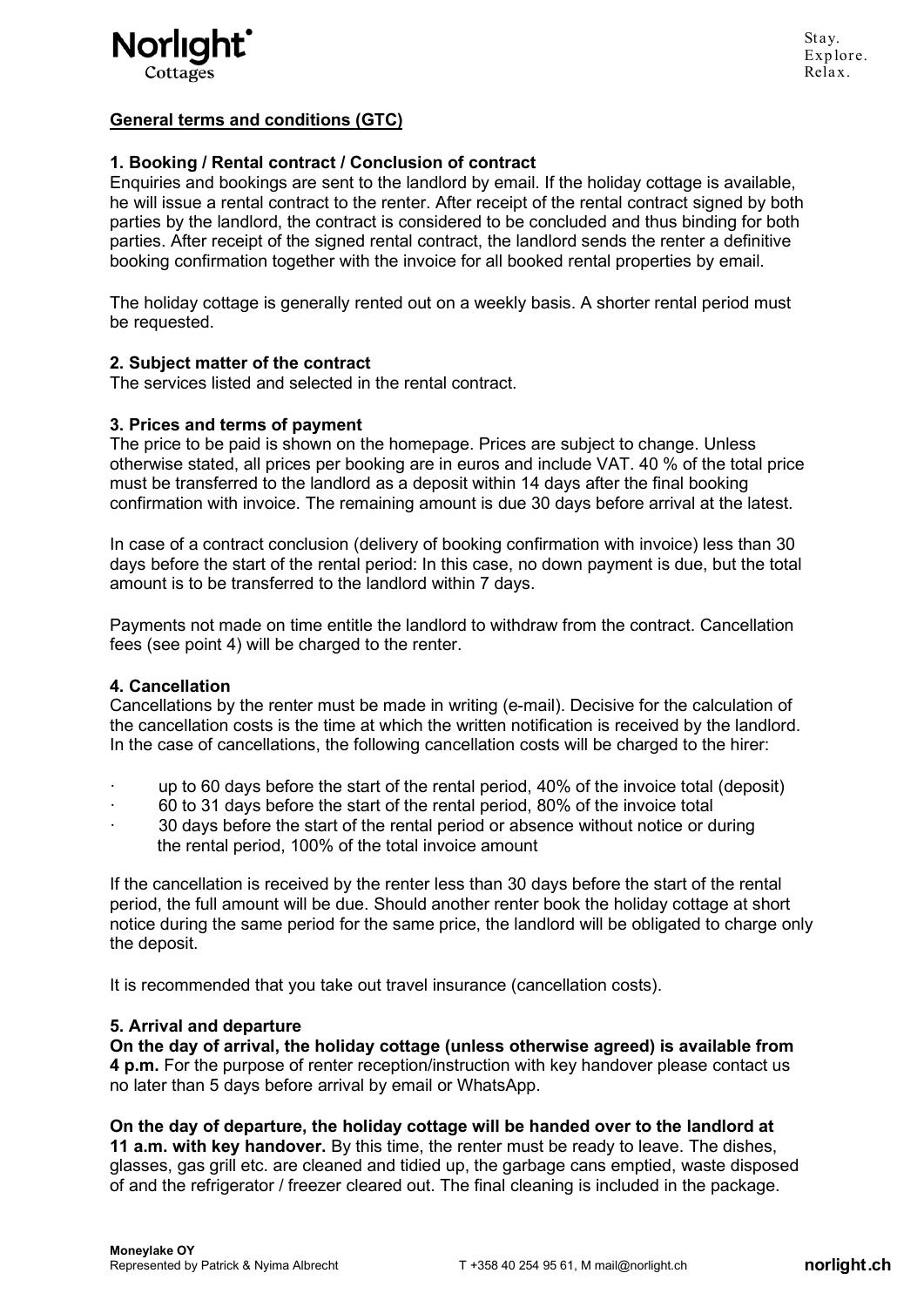

## 6. Holiday cottage/rental items/house rules

The holiday cottage and any additionally rented items (snowmobile, mountain bikes, supboards, etc.) must be handed over to the landlord in the same condition as when the rental began. Should there be any defects or should occur during the rental period, the landlord must be informed immediately. The renter is liable for the damage caused to the rental property, the inventory (for example: broken dishes, damage to the floors or furniture) and the rented items during the rental period. This also includes the cost of lost keys). Should the landlord still after departure of the renter. Discover defects / damage, he must inform the tenant in writing (email) within five days.

The inventory is to be handled carefully and only intended for the stay of the holiday cottage. The renter is also liable for the fault of his fellow passengers. Damage caused by force majeure is excluded.

There is a strict smoking ban in the holiday cottage. In the event of infringements, the landlord may charge a cleaning fee of up to EUR 1'000.00. Outside the holiday cottage, ashtrays are available, where the smoking goods must be disposed of.

The holiday cottage (incl. outdoor sauna / hot pot) and the entire property may only be used by the renters. Fireplaces are not allowed to be set up on the entire property.

In case of snowfall during the rental period, the renter is responsible for the cleaning of the terrace, stairs, stage and paths.

### 7. Pets

The accommodation of pets of any type is only permitted with the prior written consent of the landlord. The landlord charges a reasonable surcharge for the accommodation of animals. If animals are accommodated without the prior consent of the landlord, the landlord may charge an additional cleaning fee of up to EUR 100.00. The owner of a dog is responsible for disposing of the animal's excrement in the designated waste container.

### 8. Cancellation by the landlord

In the event of cancellation by the landlord, as a result of force majeure or other unforeseeable circumstances (e.g. in case of serious accident/illness of the landlord); the liability is limited to the reimbursement of the booking costs already paid. In the event of such a withdrawal, no claims of the renter for damages (e.g. travel costs, hotel costs, etc.) arise.

### 9. Liability of the landlord

The landlord is responsible for the proper provision of the rental properties. Liability for failures or faults in the water, power supply or mobile/tv network (incl. WLAN) as well as events and consequences due to force majeure are hereby excluded.

#### 10. Data protection

The renter agrees that necessary data about him will be stored, changed and/or deleted within the scope of the contract concluded with him. All personal data will be treated with absolute confidentiality.

### 11 Applicable law

All legal relationships under this contract are subject to Finnish law. Possible disagreements will be dealt with in the local district court.